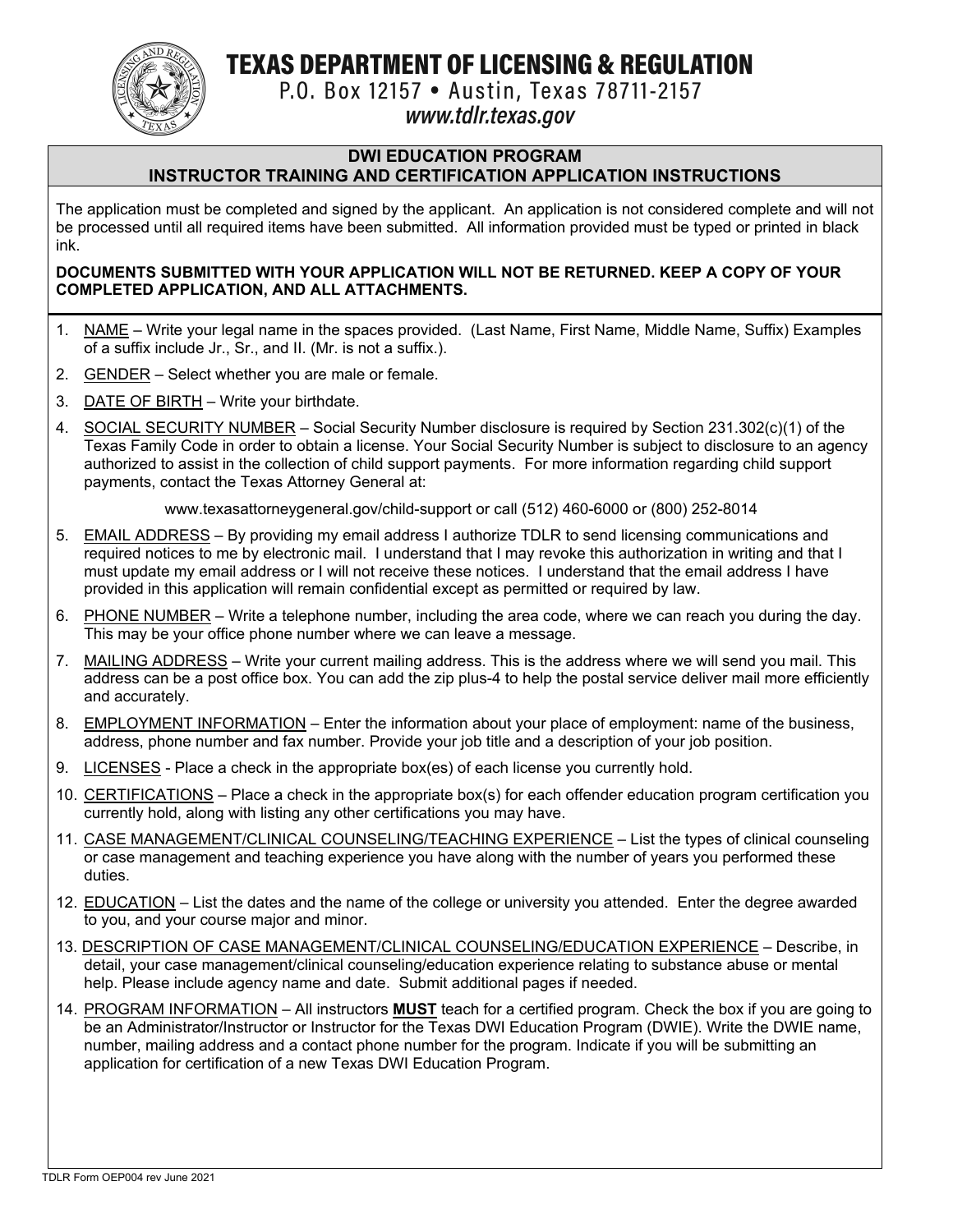- 14. DISCIPLINARY ACTION HISTORY Indicate if you have ever had a professional license, certification, or registration suspended, canceled, revoked, or denied in any state. If Yes, complete and attach a Disciplinary Action Questionnaire for each disciplinary action. This form can be obtained from the TDLR website at www.tdlr.texas.gov/misc/Disciplinary Action Questionnaire.pdf.
- 15. CRIMINAL HISTORY Indicate if you have ever been convicted of, or placed on deferred adjudication for, any Misdemeanor or Felony, other than a minor traffic violation. If YES, complete and attach a Criminal History Questionnaire for each offense. This form can be obtained from the TDLR website at www.tdlr.texas.gov/MISC/lic002.pdf.

If you are worried your criminal history could prevent you from getting this license, Texas allows you to have your criminal history evaluated before submitting your application and non-refundable fees. To request a criminal history evaluation, submit a Criminal History Evaluation Letter, a completed Criminal History Questionnaire form for each crime you were convicted of, or placed on deferred adjudication for, and a \$10.00 fee. You can find more information on the process and download the necessary forms on the TDLR website at www.tdlr.texas.gov/crimHistoryEval.htm.

16. STATEMENT OF APPLICANT - Carefully read the statement before dating and signing your application.

## **INSTRUCTOR CERTIFICATION ELIGIBILITY REQUIRMENTS**

- You must have a minimum of an associate's degree in the field of psychology, sociology, counseling, social work, criminal justice, education, nursing, health, or traffic safety;
- You must be a licensed chemical dependency counselor, registered counselor intern, licensed social worker, licensed professional counselor, licensed professional counselor intern, certified teacher, licensed psychologist, licensed physician or psychiatrist, probation or parole officer, adult or child protective services worker, licensed vocational nurse, or registered nurse; **or**
- Have at least one year of documented experience in case management or education relating to substance abuse and/or mental health.
- You must successfully pass a criminal history background check.
	- You must successfully complete the instructor training course

## **CHECKLIST OF DOCUMENTATION REQUIRED TO BE SUBMITTED WITH APPLICATION**

- Current resume
- Proof of credentials (copies of diplomas and/or licenses)
- Proof of documented experience

#### **APPLICATION INFORMATION FOR MILITARY SERVICE MEMBERS, MILITARY VETERANS AND MILITARY**

**SPOUSES** The Texas Department of Licensing and Regulation recognizes the contributions of our active-duty military service members, their spouses, and veterans. If you want to use one of the licensing options available to military [service members, military veterans and military spouses, please complete the](https://www.tdlr.texas.gov/misc/militarysupplemental.pdf) *Military Service Member, Military Veteran or Military Spouse Supplemental Application (PDF)* and attach it with your license application.

If you have additional questions about qualifications, training or experience requirements relating to occupation licensing [for military service members, military veterans or military spouses please go to the](https://www.tdlr.texas.gov/military/) *TDLR Military Information web page***.** 

#### **SEND YOUR COMPLETED APPLICATION AND REQUIRED DOCUMENTS TO:**

Texas Department of Licensing and Regulation

P.O. Box 12157 Austin, TX 78711-2157

Documents submitted with your application will not be returned. Keep a copy of your completed application, all attachments, and you check or money order. **Do not send cash**.

For additional information and questions, please visit the *[TDLR website](https://www.tdlr.texas.gov/)*. You can request assistance or submit required attachments via *[TDLR webform](https://www.tdlr.texas.gov/help/)* or fax (512) 463-9468. You may contact Customer Service Representatives by calling (800) 803-9202 (in state only) or (512) 463-6599; Relay Texas -TDD (800) 735-2989. Customer Service Representatives are available Monday through Friday from 7:00 a.m. until 6:00 p.m. Central Time (excluding holidays).

#### **TDLR Public Information Act Policy:**

This document is subject to the Texas Public Information Act. With certain exceptions, information in this document may be made available to the public. For more information, view the *[TDLR Public Information Act Policy](https://www.tdlr.texas.gov/disclaimer.htm#PublicInfoPolicy)*.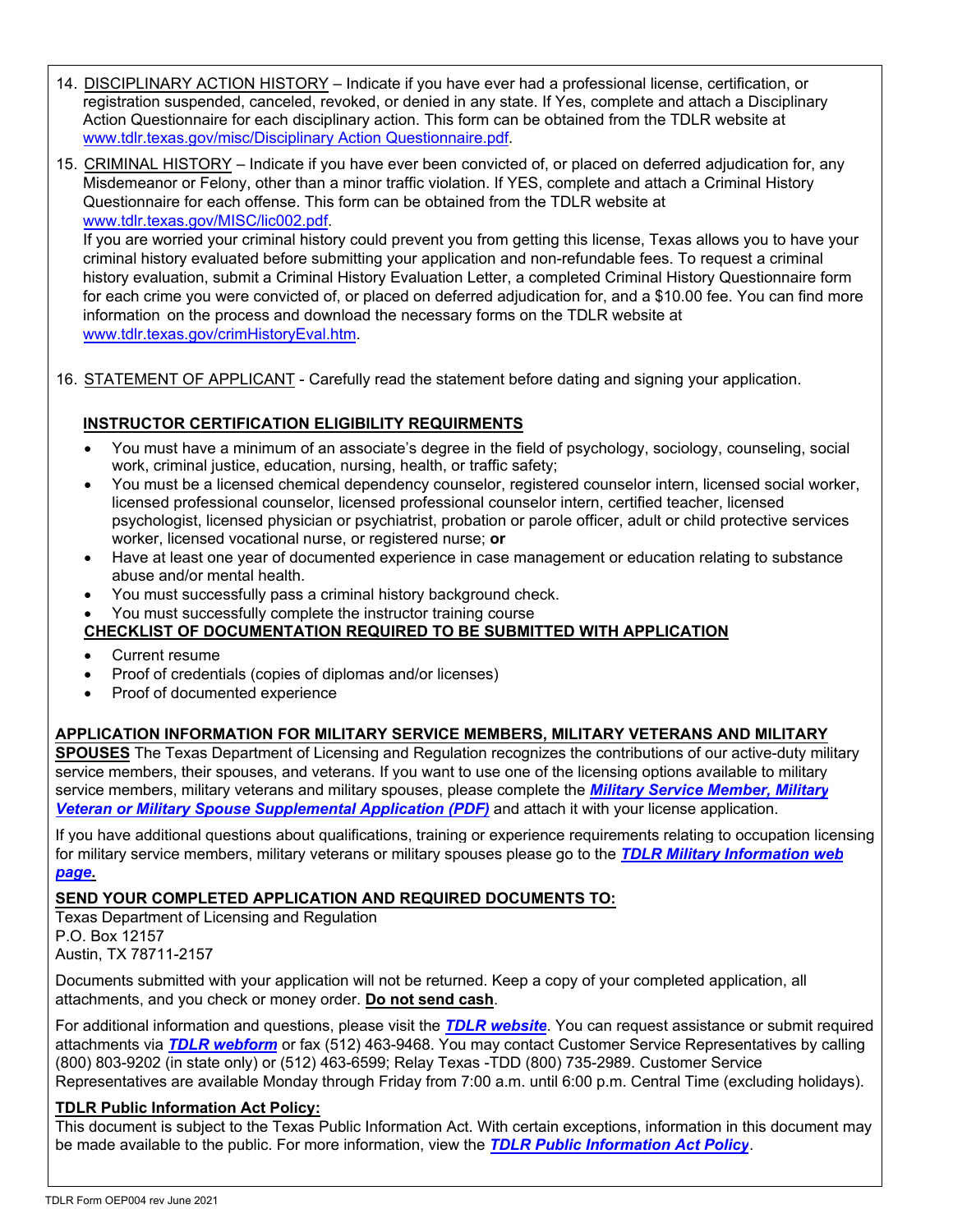

# **TEXAS DEPARTMENT OF LICENSING & REGULATION**

P.O. Box 12157 - Austin, Texas 78711-2157

www.tdlr.texas.gov

# **DWI EDUCATION PROGRAM INSTRUCTOR AND CERTIFICATION TRAINING APPLICATION**

DO NOT WRITE ABOVE THIS LINE

| This completed form must be accompanied by all required documents.   |                                                                                                          |                                           |                                                  |               |          |  |
|----------------------------------------------------------------------|----------------------------------------------------------------------------------------------------------|-------------------------------------------|--------------------------------------------------|---------------|----------|--|
| 1. Name:                                                             |                                                                                                          |                                           |                                                  |               |          |  |
|                                                                      |                                                                                                          |                                           |                                                  |               |          |  |
| Last Name<br>2. Gender:                                              | 3. Date of Birth:                                                                                        | <b>First Name</b>                         | Middle Name<br>4. Social Security Number:        |               | Suffix   |  |
| Male<br>Female                                                       |                                                                                                          |                                           |                                                  |               |          |  |
|                                                                      | <b>Month</b><br>Day<br>Year                                                                              |                                           | See Instruction Sheet for Disclosure Information |               |          |  |
| 5. Email Address:                                                    |                                                                                                          |                                           | 6. Phone Number:                                 |               |          |  |
| Ex: johndoe@aol.com See Instruction Sheet for disclosure information |                                                                                                          |                                           | Area Code                                        | Number        |          |  |
| 7. Mailing Address:                                                  |                                                                                                          |                                           |                                                  |               |          |  |
|                                                                      |                                                                                                          |                                           |                                                  |               |          |  |
| (P.O. Box, Number, Street Name, Suite Number)                        |                                                                                                          |                                           |                                                  |               |          |  |
|                                                                      |                                                                                                          |                                           |                                                  |               |          |  |
| City<br>8.                                                           | <b>EMPLOYMENT INFORMATION</b>                                                                            | State                                     |                                                  | Zip Code      |          |  |
| Employer<br>(Agency/Organization)                                    | <u> 1980 - Andrea Stadt Britain, fransk politik (d. 1980)</u>                                            |                                           |                                                  |               |          |  |
| Employer<br><b>Mailing Address:</b>                                  |                                                                                                          |                                           |                                                  |               |          |  |
| (P.O. Box, Number, Street Name, Suite Number, City, State, Zip Code) |                                                                                                          |                                           |                                                  |               |          |  |
| Employer Phone No.<br>(include area code)                            | Employer Fax No.<br>(include area code)<br><u> 1989 - Johann Barn, fransk politik fotograf (d. 1989)</u> |                                           |                                                  |               |          |  |
| Job Title:                                                           |                                                                                                          |                                           |                                                  |               |          |  |
| Position Description:                                                |                                                                                                          |                                           |                                                  |               |          |  |
|                                                                      |                                                                                                          |                                           |                                                  |               |          |  |
|                                                                      |                                                                                                          |                                           |                                                  |               |          |  |
|                                                                      |                                                                                                          |                                           |                                                  |               |          |  |
| LICENSES (check all that apply)<br>9.                                |                                                                                                          |                                           |                                                  |               |          |  |
| Registered Counselor Intern                                          | No<br>Yes                                                                                                | Licensed Physician or Psychiatrist        |                                                  | Yes<br>$\sim$ | No       |  |
| <b>Licensed Chemical Dependency</b>                                  |                                                                                                          | <b>Adult or Child Protective Services</b> |                                                  |               |          |  |
| Counselor<br><b>Licensed Social Worker</b>                           | Yes<br>No<br>Yes<br>No                                                                                   | Worker<br><b>Certified Teacher</b>        |                                                  | Yes<br>Yes    | No<br>No |  |
|                                                                      |                                                                                                          |                                           |                                                  |               |          |  |
| <b>Licensed Professional Counselor</b>                               | No<br>Yes                                                                                                | Probation or Parole Officer               |                                                  | Yes           | No       |  |
| Licensed Professional Counselor Intern                               | No<br>Yes                                                                                                | <b>Licensed Vocational Nurse</b>          |                                                  | Yes           | No       |  |
| <b>Licensed Psychologist</b>                                         | No<br>Yes                                                                                                | <b>Registered Nurse</b>                   |                                                  | Yes           | No       |  |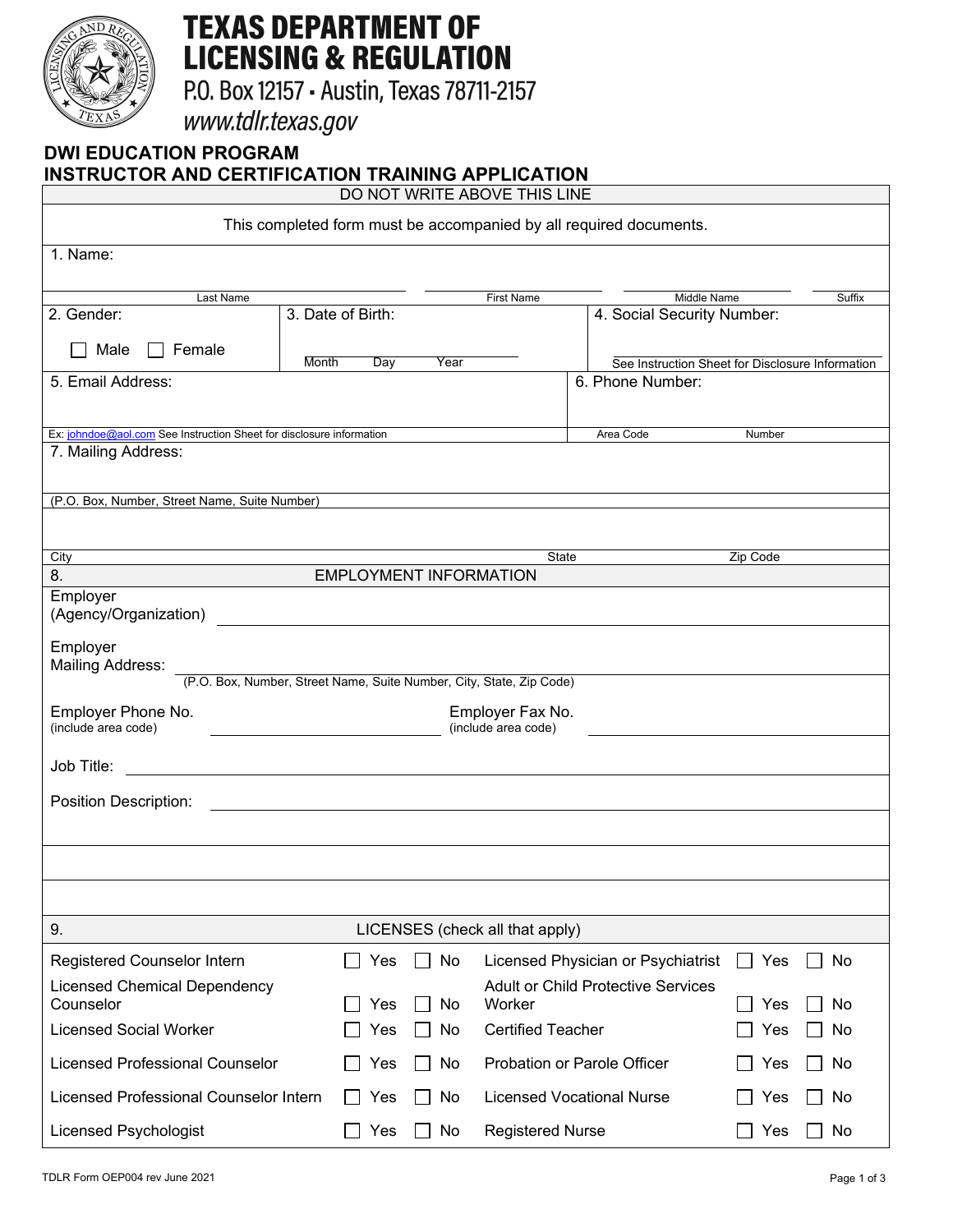| 10.<br>CERTIFICATIONS (check all that apply)                                                       |        |                    |            |           |                 |                                     |                    |  |
|----------------------------------------------------------------------------------------------------|--------|--------------------|------------|-----------|-----------------|-------------------------------------|--------------------|--|
| Alcohol Education Program for Minors (AEPM) Instructor                                             |        |                    | $\Box$ Yes | $\Box$ No |                 |                                     |                    |  |
| Drug Offender Education Program (DOEP) Instructor                                                  |        | <b>Yes</b>         | No         |           |                 |                                     |                    |  |
| DWI Intervention (DWII) Instructor                                                                 |        | Yes                | No         |           |                 |                                     |                    |  |
|                                                                                                    |        |                    |            |           |                 |                                     |                    |  |
|                                                                                                    |        |                    |            |           |                 |                                     |                    |  |
|                                                                                                    |        |                    |            |           |                 |                                     |                    |  |
| CASE MANAGEMENT/CLINICAL COUNSELING/TEACHING EXPERIENCE<br>11.<br>(Add additional pages as needed) |        |                    |            |           |                 |                                     |                    |  |
| Specify Type of Clinical Counseling or Case                                                        |        | Number<br>of Years |            |           |                 | Specify Type of Teaching Experience | Number<br>of Years |  |
| Management Experience                                                                              |        |                    |            |           |                 |                                     |                    |  |
|                                                                                                    |        |                    |            |           |                 |                                     |                    |  |
|                                                                                                    |        |                    |            |           |                 |                                     |                    |  |
|                                                                                                    |        |                    |            |           |                 |                                     |                    |  |
|                                                                                                    |        |                    |            |           |                 |                                     |                    |  |
|                                                                                                    |        |                    |            |           |                 |                                     |                    |  |
|                                                                                                    |        |                    |            |           |                 |                                     |                    |  |
| 12.                                                                                                |        | <b>EDUCATION</b>   |            |           |                 |                                     |                    |  |
| <b>Name of College/University:</b><br>Degree Awarded:                                              |        |                    |            |           |                 |                                     |                    |  |
| Major:                                                                                             | Minor: |                    |            |           | Dates Attended: |                                     |                    |  |
|                                                                                                    |        |                    |            |           |                 |                                     |                    |  |
| <b>Name of College/University:</b>                                                                 |        |                    |            |           |                 | Degree Awarded:                     |                    |  |
|                                                                                                    |        |                    |            |           |                 |                                     |                    |  |
| Major:                                                                                             | Minor: |                    |            |           | Dates Attended: |                                     |                    |  |
|                                                                                                    |        |                    |            |           |                 |                                     |                    |  |
| Name of College/University:                                                                        |        |                    |            |           |                 | Degree Awarded:                     |                    |  |
|                                                                                                    |        |                    |            |           |                 |                                     |                    |  |
| Major:                                                                                             | Minor  |                    |            |           |                 | Dates Attended:                     |                    |  |
|                                                                                                    |        |                    |            |           |                 |                                     |                    |  |
| Name of College/University:                                                                        |        |                    |            |           | Degree Awarded: |                                     |                    |  |
|                                                                                                    |        |                    |            |           |                 |                                     |                    |  |
| Major:                                                                                             | Minor  |                    |            |           | Dates Attended: |                                     |                    |  |
|                                                                                                    |        |                    |            |           |                 |                                     |                    |  |